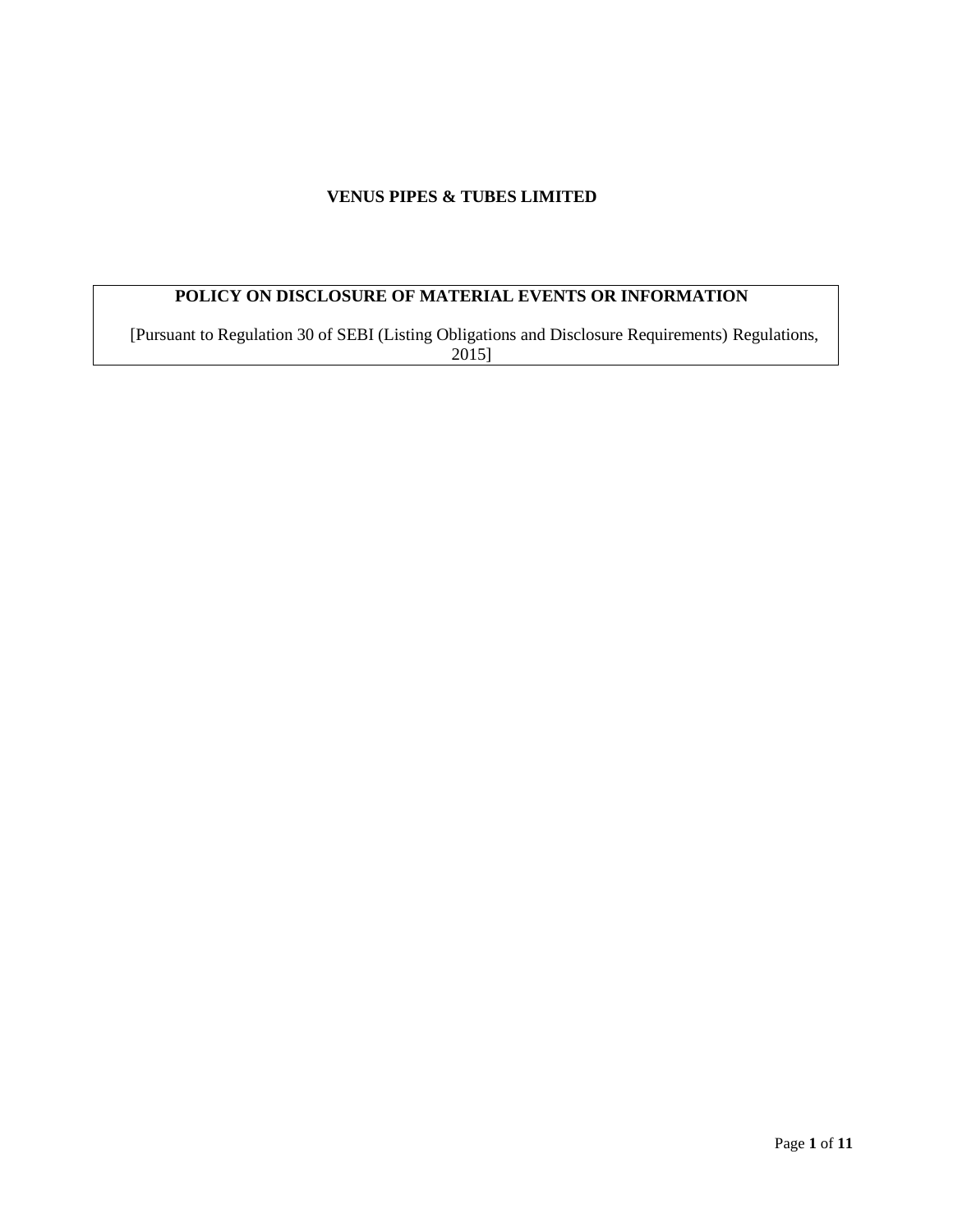### **VENUS PIPES & TUBES LIMITED**

### **POLICY ON DISCLOSURE OF MATERIAL EVENTS OR INFORMATION**

#### **1. PREAMBLE**

In alignment with Regulation 30 of the Securities and Exchange Board of India ("**SEBI**") (Listing Obligations and Disclosure Requirements) Regulations, 2015 as amended from time to time (the "**SEBI LODR Regulations**"), every listed entity shall frame a policy for determination of materiality (this "**Policy**") based on the criteria specified in the SEBI LODR Regulations. This Policy will be hosted on the website of the Company (*defined below*).

The Board of Directors (*defined below*) of the Company, at its meeting held on October 21, 2021, approved this Policy and shall be applicable with effect from the date of listing of securities, with regard to disclosure of material events or information which are price sensitive and/ or may have bearing on the performance or operation of the Company, thereby necessitating disclosure to the Stock Exchanges where the equity shares of the Company are listed.

#### **2. OBJECTIVE OF THIS POLICY**

The objective of this Policy is to determine the event(s) and information(s) which, in the opinion of the Board of Directors of the Company, are considered material and need to be disclosed to the Stock Exchanges within the time limit as prescribed in this Policy, thereby ensuring a timely and balanced disclosure of all material events concerning the Company.

This Policy provides guidelines to the Board of Directors of the Company and the competent authority as authorized by the Board of Directors to determine, identify and categorize events and information (which may materially affect the performance of the Company and, thereby, the share prices of the Company) as material and make necessary disclosure to the Stock Exchange(s) and on the website of the Company.

In terms of this Policy, the Company endeavors to ensure that it is able to meet its disclosure obligations under Regulation 30 of the SEBI LODR Regulations; and establish internal procedures to apprise officers of the Company of their obligations relating to systematic identification, categorization, review and disclosure of events or information which may have a material impact on the performance or operations of the Company and which may materially affect the share prices of the Company.

#### **3. DEFINITIONS**

- i. "**Acquisition**" means:
	- (i) acquiring control, whether directly or indirectly; or
	- (ii) acquiring or agreeing to acquire shares or voting rights in, a company, whether directly or indirectly, such that –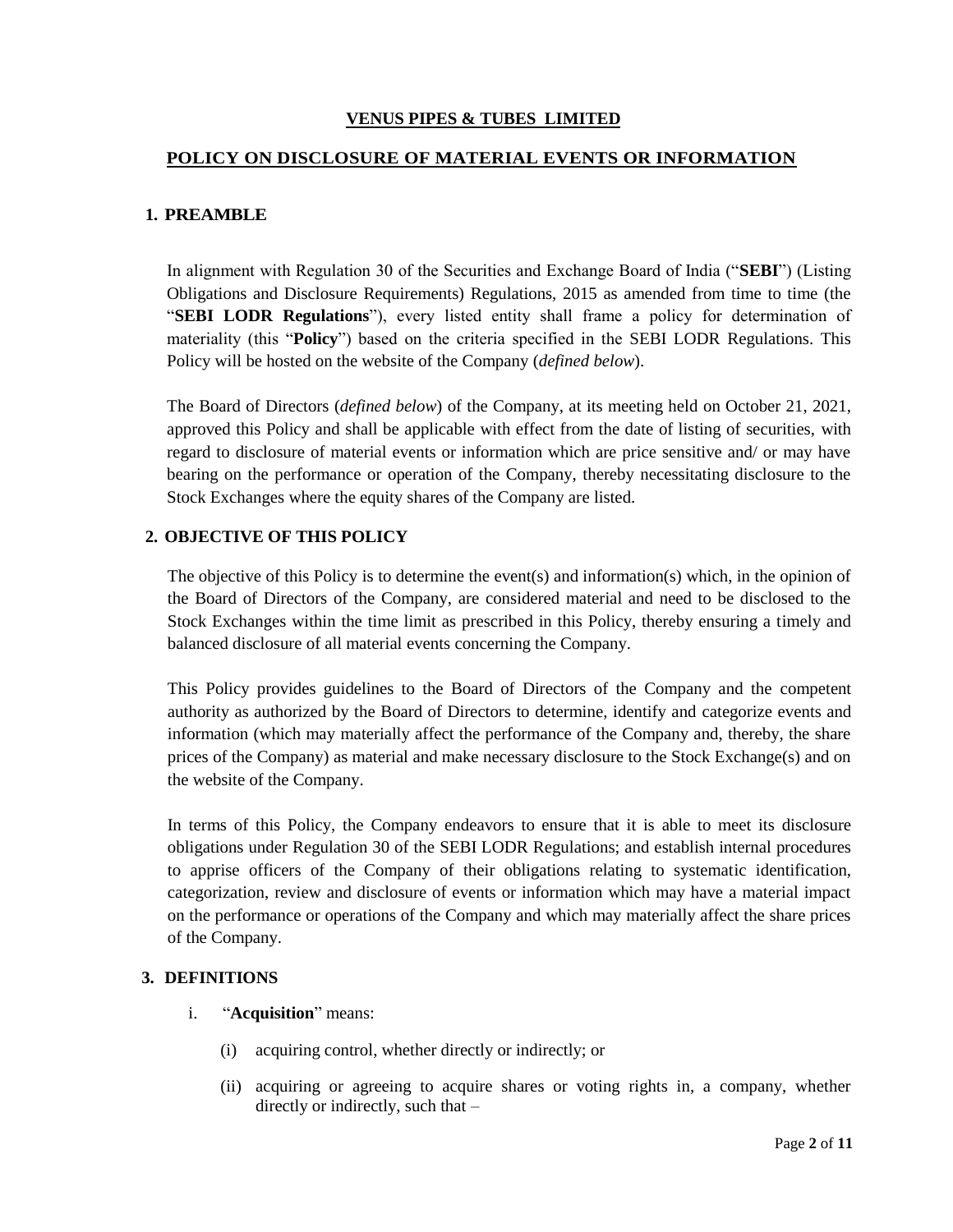- a. the Company holds shares or voting rights aggregating to five per cent or more of the shares or voting rights in the said company; or
- b. there has been a change in holding from the last disclosure made under sub-clause a. above and such change exceeds two per cent of the total shareholding or voting rights in the said company.
- ii. "**Act**" means the Companies Act, 2013 including any statutory modification or reenactment thereof.
- iii. "**Agreement**" includes shareholder agreement, joint venture agreement, family settlement agreement to the extent the same impacts the management and control of the Company and agreement, treaty or contract with media companies which are binding and not in normal course of business and any revision(s), amendment(s) and termination(s) thereof.
- iv. "**Applicable Law**" means any law, rules, regulations, circulars, guidelines or standards on the basis of which the materiality of events or information may be determined.
- v. "**Board or Board of Directors**", in relation to the Company, means the collective body of the directors of the Company.
- vi. "**Company**" means Venus Pipes & Tubes Limited.
- vii. "**Information**" means information concerning the Company which, in the opinion of a reasonable person, would have a material effect on the price or value of its securities or information which causes the market to maintain the price of security at or about its current level when it would otherwise be expected to move materially in a particular direction, given price movements in the market generally or in the Company's sector.
- viii. "**Key Managerial Personnel**" of the Company means the Managing Director or Chief Executive Officer or Manager, Whole-time Director, Chief Financial Officer, the Company Secretary and any other personnel appointed by the Company under Section 2(51) of the Act.
- ix. "**SEBI LODR Regulations**" means the Securities and Exchange Board of India (Listing Obligation and Disclosure Requirements) Regulations, 2015 including any statutory modification or re-enactment thereof.
- x. "**Material**" or "**Materiality**" includes those events and information which may materially affect the performance of the Company or the share price of the Company.
- xi. "**Material Events**" are those events specified in Para A of Part A of Schedule III of the SEBI LODR Regulations.
- xii. "**Securities**" means the securities as defined in clause (h) of Section 2 of the Securities Contracts (Regulation) Act, 1956.
- xiii. "**Stock Exchange**" means National Stock Exchange of India Limited and BSE Limited where the equity shares of the Company are listed.
- xiv. "**Subsidiaries**" means company(ies) in which the Company controls the composition of the Board or exercises or controls more than one-half of the total share capital either at its own or together with one or more of its subsidiary companies.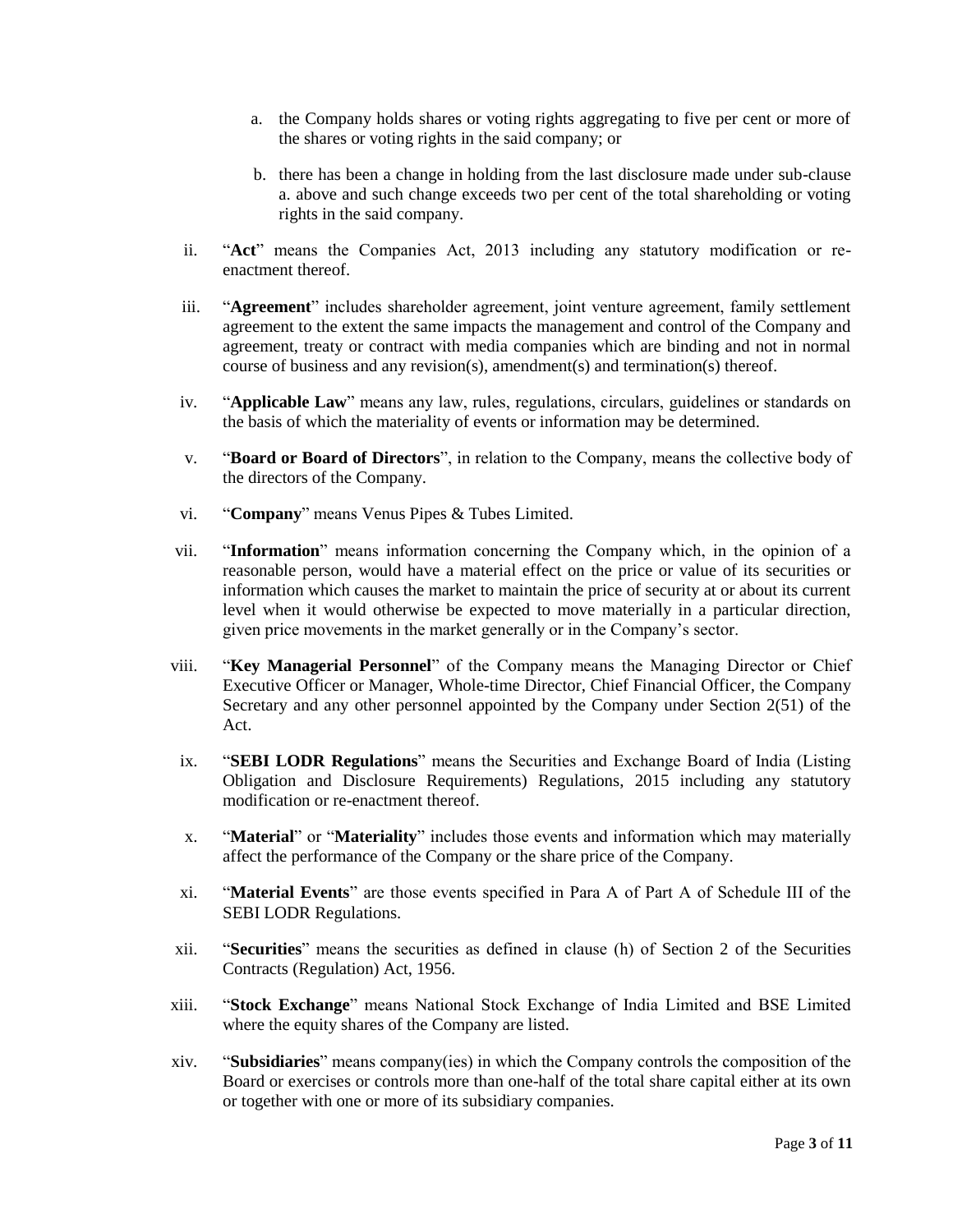xv. "**Other Events**" means events or information that may be determined to be Material based on the guidelines specified in Para B of Part A of Schedule III of the SEBI LODR Regulations.

Words and expressions used and not defined in this Policy but defined in the Act and Rules and Regulations made thereunder, the Securities Contracts (Regulation) Act, 1956 and the SEBI LODR Regulations or any other Applicable Law in force shall have the meaning(s) respectively assigned to them in those legislations.

### **4. GUIDELINES FOR DETERMINING MATERIALITYOFEVENTS/INFORMATION**

The Board shall, as per the guidelines prescribed in Regulation 30 read with Schedule III of the SEBI LODR Regulations, make disclosures of any events or information which, in the opinion of the Board, are material or events or information which may affect the performance or the share price of the Company, to the Stock Exchanges within the time limit as prescribed herein below:

#### **A. The following Material Events/Information which shall be disclosed to the Stock Exchanges, within 30 minutes from the closure of the meeting of the Board:**

- 1. Dividends and/or cash bonuses recommended or declared or the decision to pass any dividend and the date on which dividend shall bepaid or dispatched;
- 2. Any cancellation of dividend with reasons thereof;
- 3. The decision on buyback of securities;
- 4. The decision with respect to fund raising proposed to be undertaken;
- 5. Increase in capital by issue of bonus shares through capitalization including the date on which such bonus shares shall be credited/dispatched;
- 6. Reissue of forfeited shares or securities, or the issue of shares or securities held in reserve for future issue or the creation in any form or manner of new shares or securities or any other rights, privileges or benefits to subscribe to;
- 7. Short particulars of any other alterations of capital, including calls;
- 8. Financial results;
- 9. Decision on voluntary delisting by the Company from Stock Exchanges.

### **B. The following Material Events/Information to be disclosed to the Stock Exchanges within 24 hours from the occurrence of event or information without any application of the guidelines formateriality:**

Provided that in case the disclosure is made after 24 hours of occurrence of the event/information, the Company shall, along with such disclosures, provide explanation for delay.

- 1. Acquisition(s) (including agreement to acquire), Scheme of Arrangement (amalgamation/ merger/ demerger/ restructuring), or sale or disposal of any unit(s), division(s) or subsidiary of the listed entity or any otherrestructuring.
- 2. Issuance or forfeiture of securities, split or consolidation of shares, buyback of securities, any restriction on transferability of securities or alteration in terms or structure of existing securities including forfeiture, reissue of forfeited securities, alteration of calls, redemption of securities etc.
- 3. Revision in Rating(s).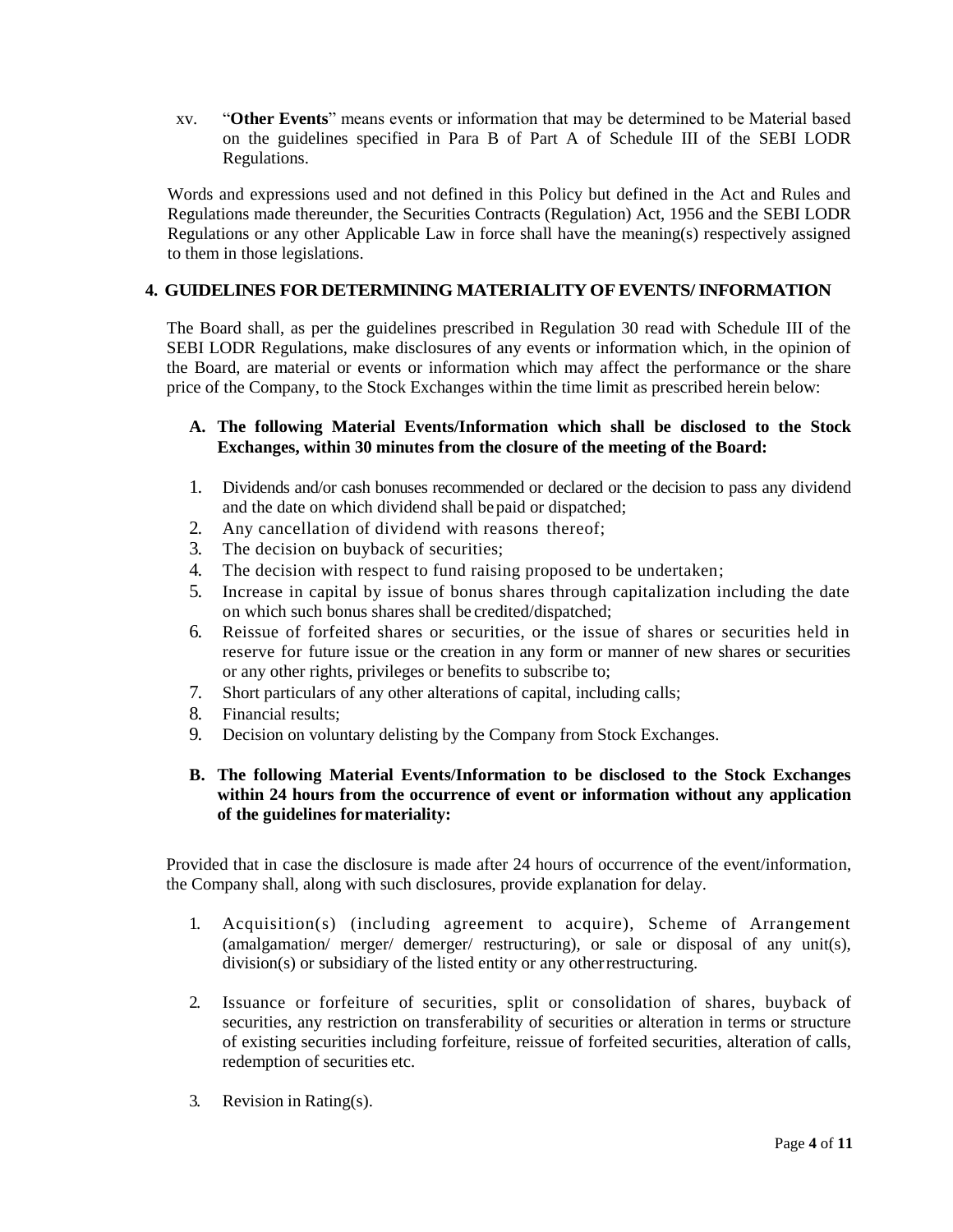- 4. Agreements (viz. shareholder agreement(s), joint venture agreement(s), family settlement agreement(s) (to the extent that it impacts management and control of the Company), agreement(s)/ treaty(ies)/contract(s) with media companies) which are binding and not in normal course of business, revision(s) or amendment(s) and termination(s) thereof.
- 5. Fraud/defaults by promoter or Key Managerial Personnel or by the Company or arrest of Key Managerial Personnel or promoter(s).
- 6. Change in directors, Key Managerial Personnel (Managing Director, Chief Executive Officer, Chief Financial Officer, Company Secretary etc.), Auditor and Compliance Officer.
- 7. In case of resignation of the auditor of the listed entity, detailed reasons for resignation of auditor, as given by the said auditor, shall be disclosed by the Company to the stock exchanges as soon as possible but not later than twenty four hours of receipt of such reasons from the auditor.
- 8. Resignation of auditor including reasons for resignation: In case of resignation of an independent director of the listed entity, within seven days from the date of resignation, the following disclosures shall be made to the stock exchanges by the Company:
	- i. Detailed reasons for the resignation of independent directors as given by the said director shall be disclosed by the Company to the stock exchanges.
- ii. The independent director shall, along with the detailed reasons, also provide a confirmation that there is no other material reasons other than those provided.
- iii. The confirmation as provided by the independent director above shall also be disclosed by the Company to the stock exchanges along with the detailed reasons as specified in sub-clause (i) above.
- 9. Appointment or discontinuation of share transfer agent.
- 10. Corporate debt restructuring.
- 11. One-time settlement with a bank.
- 12. Reference to  $BIFR<sup>1</sup>$  and winding-up petition filed by any party/creditors.
- 13. Issuance of Notices, call letters, resolutions and circulars sent to shareholders, debenture holders or creditors or any class of them or advertised in the media by the Company.
- 14. Proceedings of Annual and extraordinary general meetings of the Company.
- 15. Amendments to memorandum and articles of association of Company, in brief.
- 16. Schedule of Analyst or institutional investor meet and presentations on financial results made by the Company to analysts or institutional investors.
- 17. Events in relation to the corporate insolvency resolution process ("**CIRP**") of a listed

 $\overline{a}$ <sup>1</sup> Please note that the Sick Industrial Companies (Special Provisions) Act, 1985 (SICA) has been repealed by Insolvency and Bankruptcy Code, 2016 and therefore any reference to insolvency proceedings shall also be read in this regard.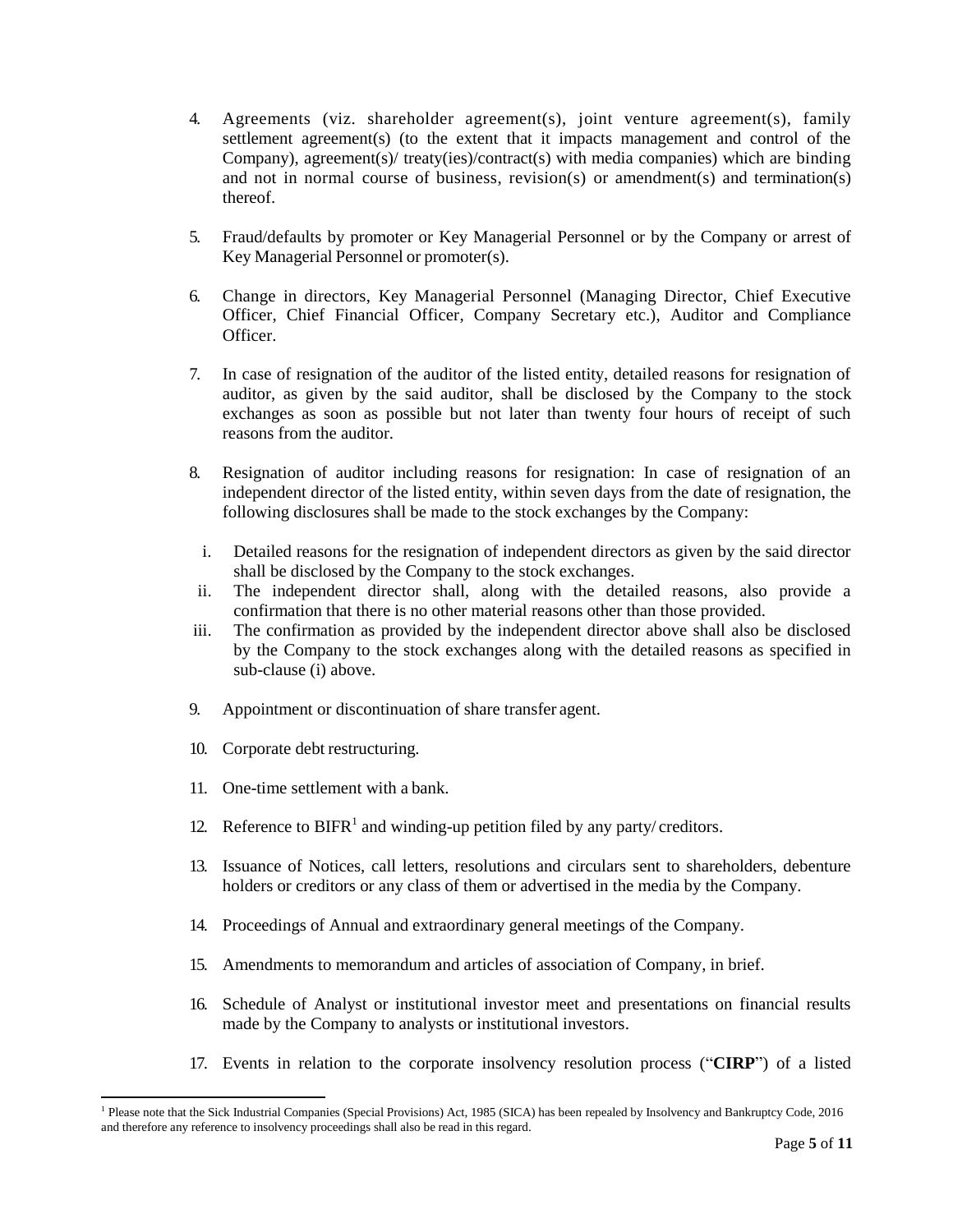corporate debtor under the Insolvency and Bankruptcy Code, 2016 ("**Insolvency Code**"):

- i. Filing of application by the corporate applicant for initiation of CIRP, also specifying the amount of default;
- ii. Filing of application by financial creditors for initiation of CIRP against the corporate debtor, also specifying the amount of default;
- iii. Admission of application by the Tribunal, along with amount of default or rejection or withdrawal, as applicable;
- iv. Public announcement made pursuant to order passed by the Tribunal under section 13 of Insolvency Code;
- v. List of creditors as required to be displayed by the corporate debtor under Regulation 13(2)(c) of the IBBI (Insolvency Resolution Process for Corporate Persons) Regulations, 2016;
- vi. Appointment/ Replacement of the Resolution Professional;
- vii. Prior or post-facto intimation of the meetings of Committee of Creditors;
- viii. Brief particulars of invitation of resolution plans under section 25(2)(h) of Insolvency Code in the Form specified under Regulation 36A(5) of the IBBI (Insolvency Resolution Process for Corporate Persons) Regulations, 2016;
- ix. Number of resolution plans received by Resolution Professional;
- x. Filing of resolution plan with the Tribunal;
- xi. Approval of resolution plan by the Tribunal or rejection, if applicable;
- xii. Specific features and details of the resolution plan as approved by the Adjudicating Authority under the Insolvency Code, not involving commercial secrets, including details such as:
	- a) Pre and Post net-worth of the company;
	- b) Details of assets of the company post CIRP;
	- c) Details of securities continuing to be imposed on the companies' assets;
	- d) Other material liabilities imposed on the company;
	- e) Detailed pre and post shareholding pattern assuming 100% conversion of convertible securities;
	- f) Details of funds infused in the company, creditors paid-off;
	- g) Additional liability on the incoming investors due to the transaction, source of such funding etc.;
	- h) Impact on the investor revised P/E, RONW ratios etc.;
	- i) Names of the new promoters, Key Managerial Persons(s), if any and their past experience in the business or employment. In case where promoters are companies, history of such company and names of natural persons in control;
	- j) Brief description of business strategy.
- xiii. Any other material information not involving commercial secrets.
- xiv. Proposed steps to be taken by the incoming investor/acquirer for achieving the MPS;
- xv. Quarterly disclosure of the status of achieving the MPS;
- xvi. The details as to the delisting plans, if any approved in the resolution plan.
- 18. Initiation of Forensic audit: In case of initiation of forensic audit, (by whatever name called), the following disclosures shall be made to the stock exchanges by listed entities:
	- a) The fact of initiation of forensic audit along-with name of entity initiating the audit and reasons for the same, if available;
	- b) Final forensic audit report (other than for forensic audit initiated by regulatory / enforcement agencies) on receipt by the listed entity along with comments of the management, if any.
- Page **6** of **11 C. Other Events which shall be disclosed to the Stock Exchanges upon applicability of**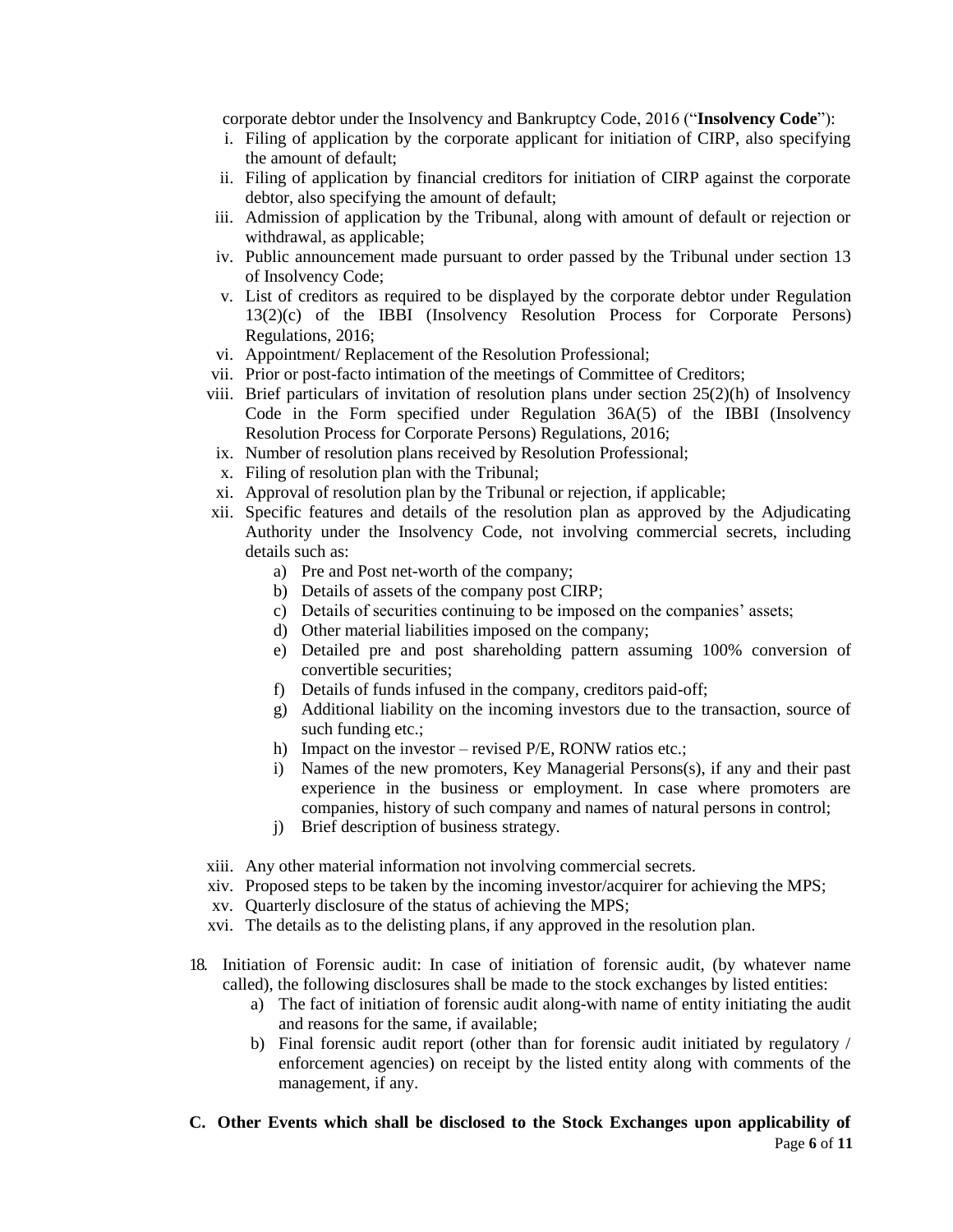#### **criteria of materiality as specified in Clause 5 of this Policy. The event/ information shall be disclosed to the Stock Exchanges as soon as reasonably possible and not later than 24 hours:**

- 1. Commencement or any postponement in the date of commencement of commercial production or commercial operations of anyunit/division.
- 2. Change in the general character or nature of business brought about by arrangements for strategic, technical, manufacturing, or marketing tie-up, adoption of new lines of business or closure of operations of any unit/division (entirety orpiecemeal).
- 3. Capacity addition or product launch.
- 4. Awarding, bagging/ receiving, amendment or termination of awarded/bagged orders/contracts not in the normal course of business.
- 5. Agreements (viz. loan agreement(s) (as a borrower) or any other agreement(s) which are binding and not in normal course of business) and revision(s) or amendment(s) or termination(s) thereof.
- 6. Disruption of operations of any one or more units or division of the Company due to natural calamity (earthquake, flood, fire etc.), force majeure or events such as strikes, lockouts etc.
- 7. Effect(s) arising out of change in the regulatory framework applicable to the Company.
- 8. Litigation(s) / dispute(s) / regulatory action(s) with impact.
- 9. Fraud/defaults etc. by directors (other than Key Managerial Personnel) or employees of the Company.
- 10. Options to purchase securities including any Employee Stock Option Plan/Employee Stock Purchase Scheme.
- 11. Giving of guarantees or indemnity or becoming a surety for any third party.
- 12. Granting, withdrawal, surrender, cancellation or suspension of key licenses or regulatory approvals.
- **D. Disclosure of other information/event viz. major development that is likely to affect the business of the Company. The event or information shall be disclosed to the Stock Exchanges as soon as reasonably possible and not later than 24 hours:**
- 1. Emergence of new technologies;
- 2. Expiry of patents;
- 3. Any change of accounting policy that may have a significant impact on the accounts;
- 4. Any other information which is exclusively known to the Company which may be necessary to enable the holders of securities of the Company to appraise its position and to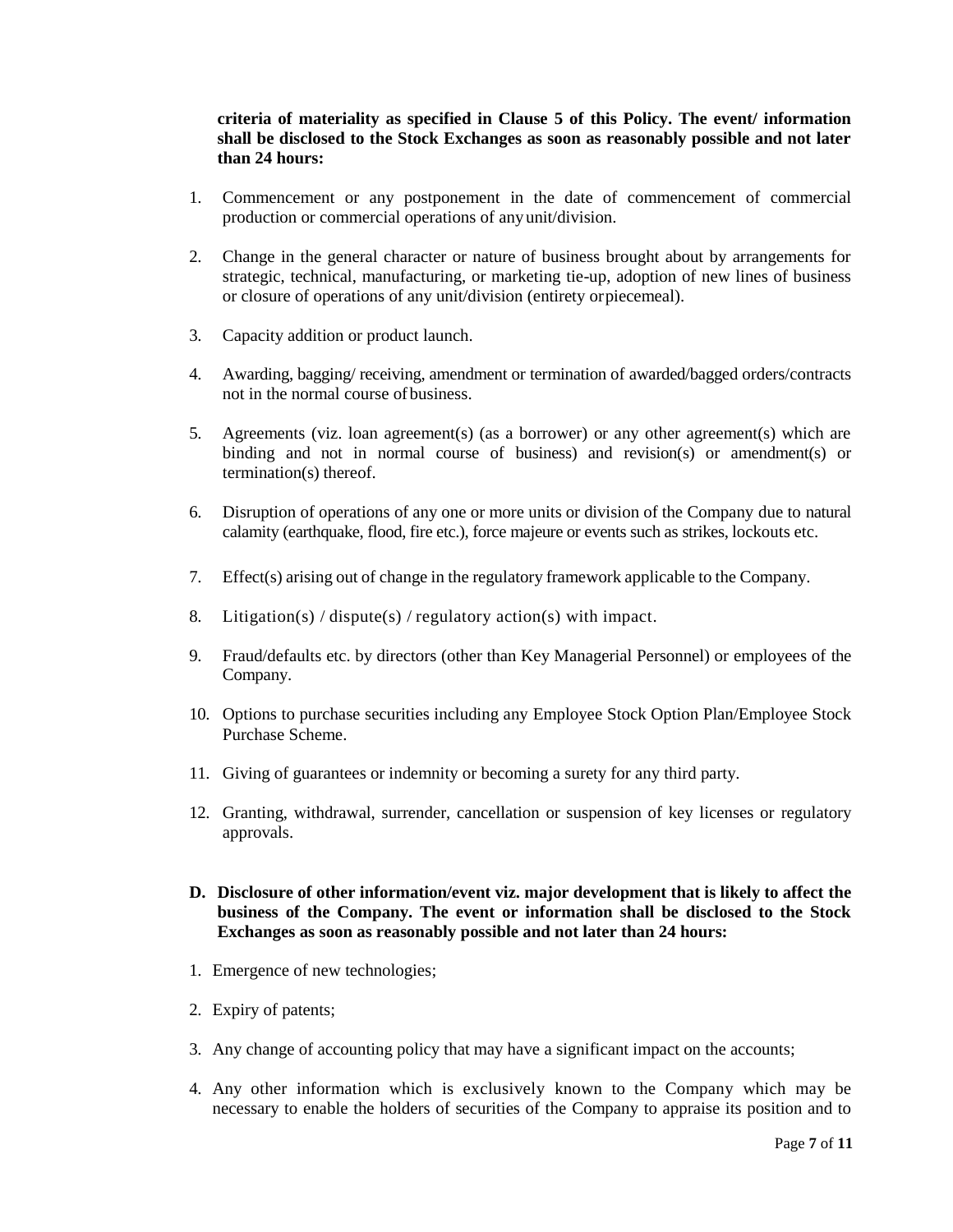avoid the establishment of a false market in such securities.

5. Events or information with respect to Subsidiaries which are Material for the Company.

### **5. ADMINISTRATIVE MEASURES FOR DETERMINING MATERIALITY OF EVENTS/ INFORMATION**

In addition to the event/ information prescribed in sub - clauses A, B, C, and D of Clause 4, the Company will make disclosure of event or information to the Stock Exchanges as specified by the SEBI from time to time.

Materiality has to be determined on a case-by-case basis depending on specific facts and circumstances relating to the information or event. In order to determine whether a particular event or information is Material in nature, the "quantitative" or "qualitative" criteria mentioned below shall be applied.

#### **A. Quantitative criteria**

Materiality shall become applicable to an event/ information where the value involved or the impact exceeds 10% of the total revenue or exceeds 20%**]** of the Net worth, whichever is less, on the basis of the latest audited financial statements of the VENUS / audited consolidated financial statements of the VENUS, as applicable.

### **B. Qualititative criteria**

Materiality shall become applicable to an event/ information if:

- i. The omission of an event or information, which is likely to result in discontinuity or alteration of event or information already available publicly.
- ii. The omission of an event or information is likely to result in significant market reaction if the said omission came to light at a later date.
- iii. In addition to the above, an event or information may be treated as being Material if in the opinion of the Board, the event or information is considered Material.
- iv. any other event/information which is treated as unpublished price sensitive information.

In circumstances where 'quantitative' test may not be applicable, 'qualitative' test may be applied to determine materiality.

## **6. COMPETENT AUTHORITY FOR DETERMINATION OF MATERIALITY OF EVENTS/ INFORMATION**

As required under the Regulation 30 (5) of the SEBI LODR Regulations, Chairman and Managing Director and Director (Finance) shall jointly be the Competent Authority to decide materiality of an event /information or development for the purpose of making disclosure to the Stock Exchange as well as on the Company's website.

## **7. PROCEDURE FOR DISCLOSURE**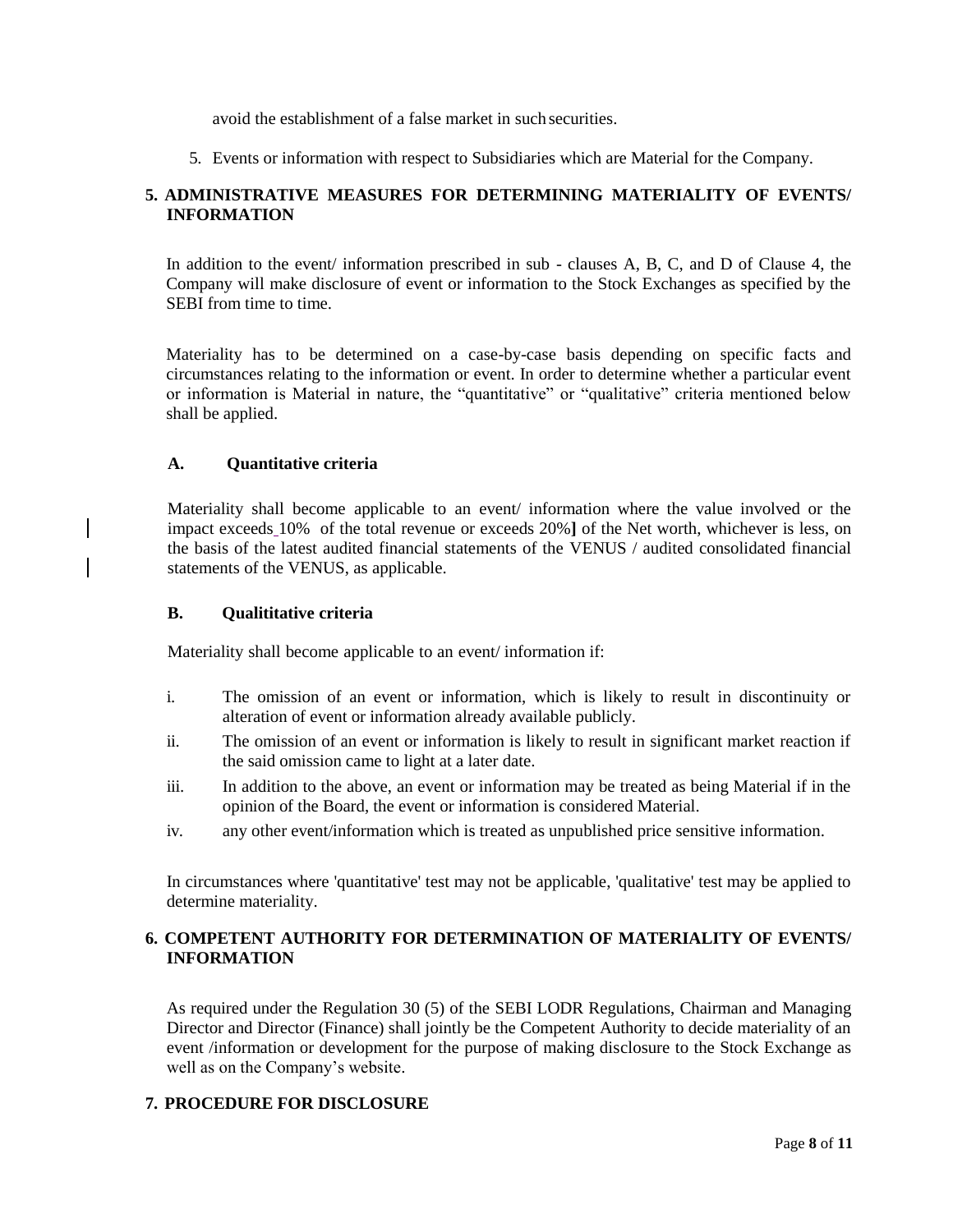The concerned Functional Head/ Project Head/ Project Coordinator or any other person as authorized by the concerned Functional Director, in consultation with the concerned Functional Director shall prepare a draft, which shall be forwarded to Company Secretary / Compliance Officer for taking approval of Director (Finance) or Chairman and Managing Director. The draft should contain information as may be required under SEBI LODR Regulations and circular No. CIR/CFD/CMD/4/2015 dated 9th September, 2015 (Annexure-I) issued by SEBI and modified from time to time or any other statute as may be necessary to enable investors to make wellinformed investment decisions. All Head of Department/ Project/ Project Coordinator or any other person as authorized by the concerned Director of the Company shall be under an obligation to make disclosure as per the policy within stipulated time. After approval of the competent authority, disclosure shall be made by the Company Secretary/ Compliance Officer to the Stock Exchanges and will be published on the website. The Guidance on when an event/information has occurred as indicated in Annexure–II of SEBI's Circular dated September 9, 2015, is reproduced as Annexure-1 of this Policy.

#### **8. RETENTION OF DOCUMENTS**

The Company will disclose on its website all such events or information which have been disclosed to Stock Exchanges and such disclosures will be available on the website for a minimum period of five years, and thereafter as per the archival policy of the Company.

#### **9. MISCELLANEOUS**

The Company may suo-moto, confirm or deny any reported event or information to Stock Exchange(s).

The Company shall provide specific and adequate replies to all queries raised by either of the Stock Exchange(s) with respect to any events or information.

Company shall, with respect to disclosures referred to in this regulation, make disclosures updating material developments on a regular basis, till such time the event is resolved/closed, with relevant explanations.

#### **10. AMENDMENT**

The Board reserves its right to amend or modify this Policy in whole or in part, at any time, without assigning any reason whatsoever. However, no such amendment or modification shall be inconsistent with the applicable provisions of the Act or Applicable Law.

However, any amendment in the Policy required in compliance with the SEBI LODR Regulations or any statutory enactment, the Chairman and Managing Director of the Company is empowered to approve such amendment and the same should be placed before the Board for their information.

#### **11. INTERPRETATION**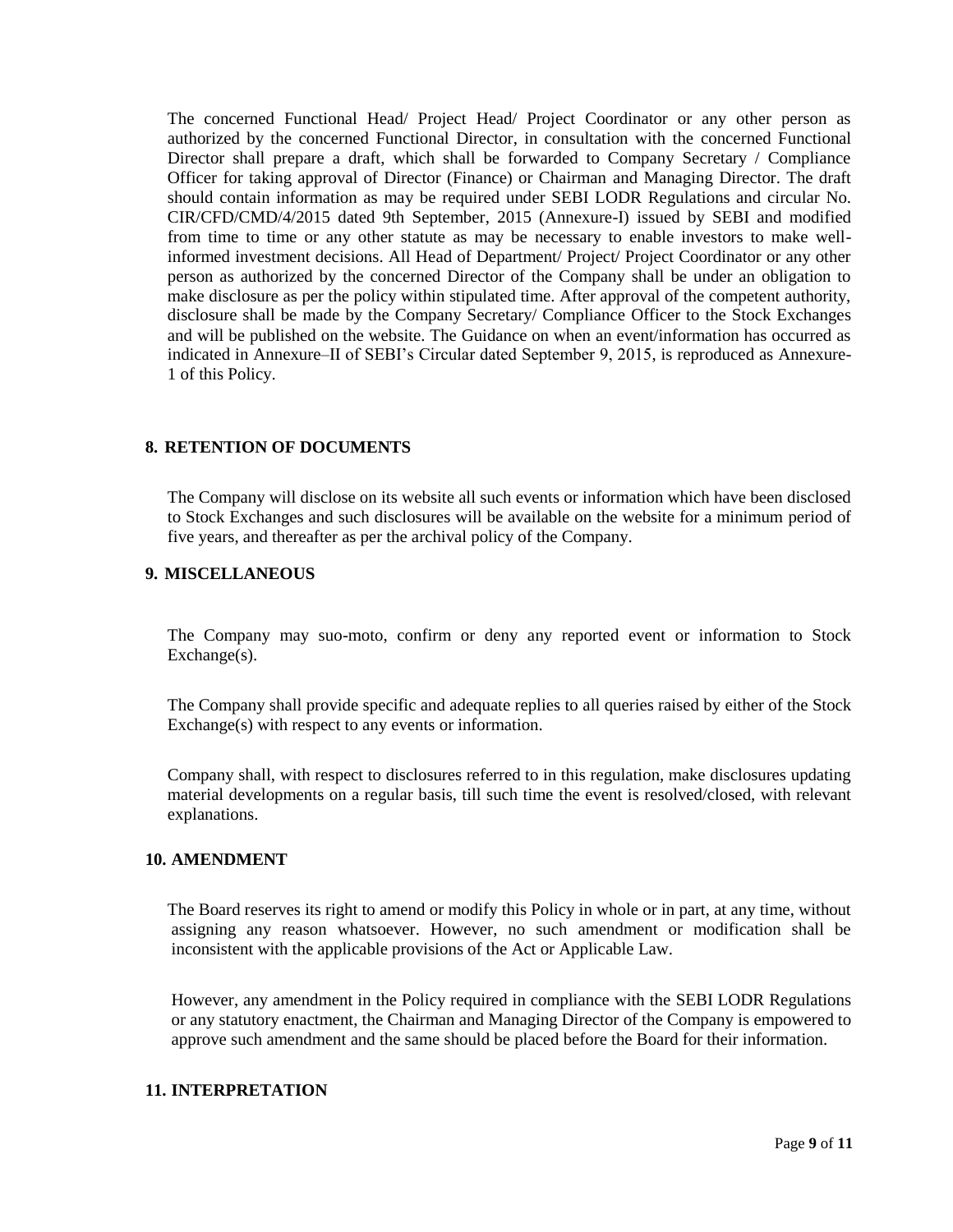In any circumstance where the terms of this Policy differ from any Applicable Law governing the Company, such Applicable Law will take precedence over this Policy and the procedures there under until such time as this Policy is modified in conformity with the Applicable Law.